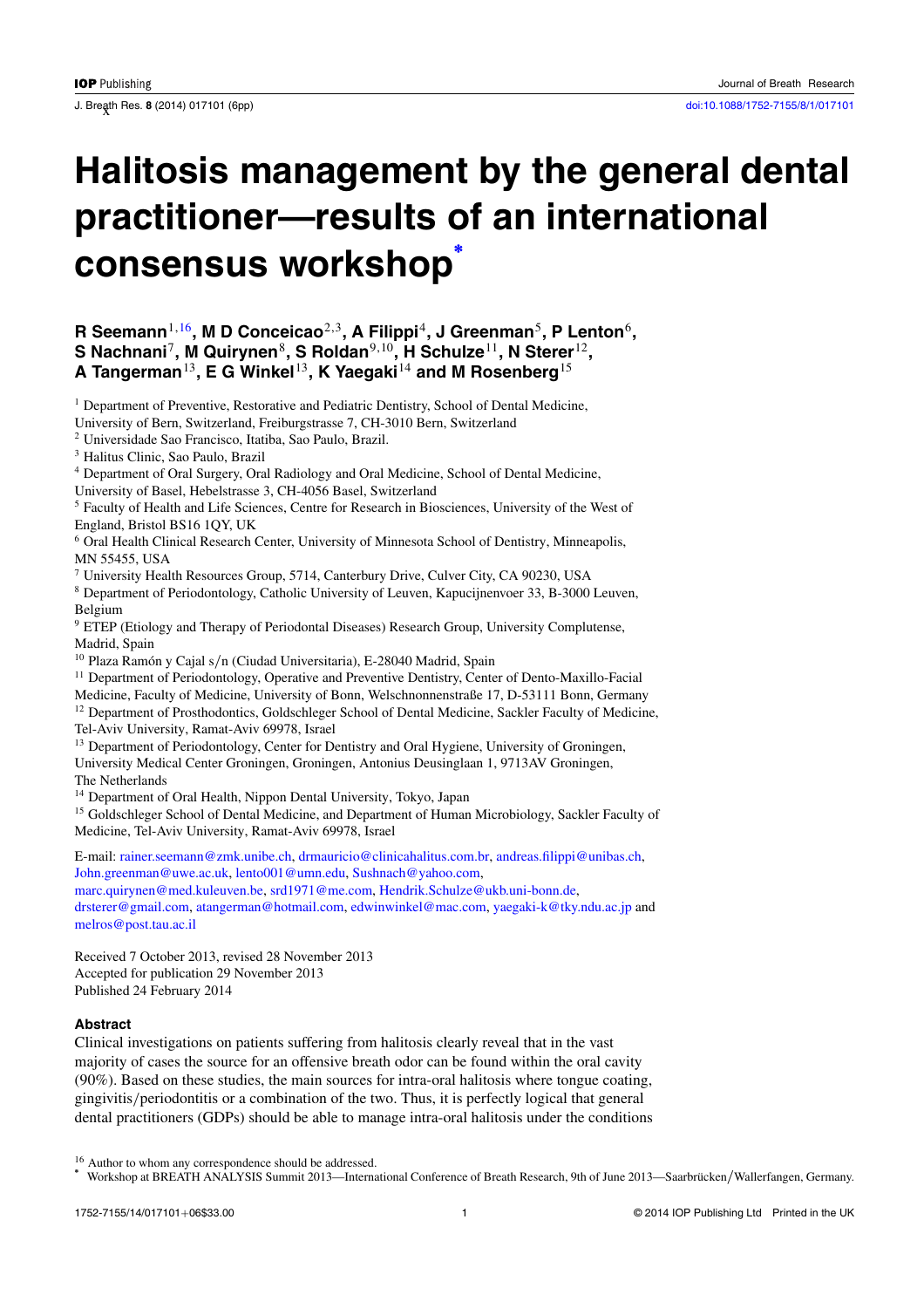found in a normal dental practice. However, GDPs who are interested in diagnosing and treating halitosis are challenged to incorporate scientifically based strategies for use in their clinics. Therefore, the present paper summarizes the results of a consensus workshop of international authorities held with the aim to reach a consensus on general guidelines on how to assess and diagnose patients' breath odor concerns and general guidelines on regimens for the treatment of halitosis.

Keywords: halitosis, oral malodor, consensus report

# **Introduction**

Halitosis is defined as having offensive breath odor. Experimental evidence strongly suggests that approximately 80%–90% of offensive breath odors can be attributed to volatile sulphur compounds (VSCs) resulting from the degradation of organic substances by anaerobic bacteria in the oral cavity [\[1\]](#page-5-0). These anaerobic bacteria are the same bacteria associated with gingivitis*/*periodontitis and are commonly found in the coating located on the dorso-posterior surface of the tongue [\[2](#page-5-0), [3](#page-5-0)].

A recent large-scale study  $(n = 2000)$  of persons with a complaint of halitosis found that, when halitosis could be objectively detected, the source was primarily found within the oral cavity (90%). Tongue coating was determined to be responsible for 51%, gingivitis*/*periodontitis for 13%, and a combination of the two for 22% of the detected breath odors [\[2\]](#page-5-0). While the majority of offensive breath odor can be attributed to an oral origin it is important that potential pathological sources are not overlooked. Indeed, extra-oral sources accounted for  $4\%$  ( $n = 80$ ) of the subjects in this same study, including: ear–nose–throat (ENT) pathologies; systemic diseases (e.g. diabetes); metabolic or hormonal changes; hepatic or renal insufficiency; bronchial and pulmonary diseases; and*/*or gastroenterologic pathologies [\[2](#page-5-0)].

When the dental professional does not perceive malodor and the patient cannot provide evidence from a trusted confidant and continue to be convinced that they suffer from halitosis, this is referred to as pseudo-halitosis. Persons who have either been counseled for pseudo-halitosis or who have been successfully treated for genuine halitosis but who persist in believing that they have breath odor are categorized as having halitophobia. This is a psychiatric disorder referred to as one type of olfactory reference syndrome (ORS) [\[4](#page-5-0), [5\]](#page-5-0). Because research is still very limited, it is unclear how ORS should best be classified. Classifying ORS as a type of delusional disorder seems problematic and it has now been added to the appendix of the recently published fifth edition of the Diagnostic and Statistical Manual of Mental Disorders (DSM-V, [www.dsm5.com\)](http://www.dsm5.com) in order to trigger more research [\[6](#page-5-0)]. Treating halitophobic patients in the dental practice is extremely challenging. Fortunately, the majority of breath odor does have an oral origin and, therefore, can be treated successfully in the general dental practice.

Given that the oral cavity is the primary source of breath odor it is perfectly logical that general dental practitioners (GDPs) should be able to manage intra-oral halitosis under

the conditions found in a normal dental practice. However, GDPs who are interested in diagnosing and treating halitosis are challenged to incorporate scientifically based strategies for use in their clinics. A flowchart showing how a halitosis patient could be diagnosed and treated in the dental practice is displayed in figure [1](#page-2-0) [\[7\]](#page-5-0).

The present paper summarizes the results of a consensus workshop of international authorities held with the aim to reach a consensus on

- (1) general guidelines on how to assess and diagnose patients' breath odor concerns
- (2) general guidelines on regimens for the treatment of halitosis.

The detailed scientific background for these conclusions and recommendations can be found in the additional review papers of this supplement  $[3, 8-10]$  $[3, 8-10]$ .

#### **Nomenclature for diagnosis**

In the literature, a confusing number of terms can be found to describe oral malodor, such as oral malodor, tongue malodor, bad breath, etc. The recommendation of the group is to use the term 'halitosis' and to distinguish between intra- and extraoral halitosis. This concept allows for the inclusion of all the cases of real halitosis. Intra-oral halitosis is identical to oral malodor and describes cases where the source of halitosis lies within the mouth (either by tongue coating, pathologic intra-oral condition or both). This is in contrast with extraoral halitosis where the source of halitosis lies outside the mouth. Extra-oral halitosis is further subdivided into bloodborne and non-blood-borne halitosis. In addition, the terms pseudo halitosis and halitophobia are used to describe patients who think or persist in believing they have halitosis, even after professional assessment and a diagnosis that they do not have halitosis. Temporary, or transient halitosis is caused by dietary factors such as garlic (table [1\)](#page-3-0). This classification is a slight simplification based on the International Classification of Halitosis published by Yaegaki, Coil and Miyazaki [\[11](#page-5-0), [12](#page-5-0)].

## **History taking**

A thorough medical and dental history is essential. The primary focus of the medical history should be on medications and systemic diseases. Attention should be paid to the presence of nasal obstruction, mouth breathing, report of snoring and sleep apnoea, postnasal drip, allergy, tonsillitis, tonsilloliths,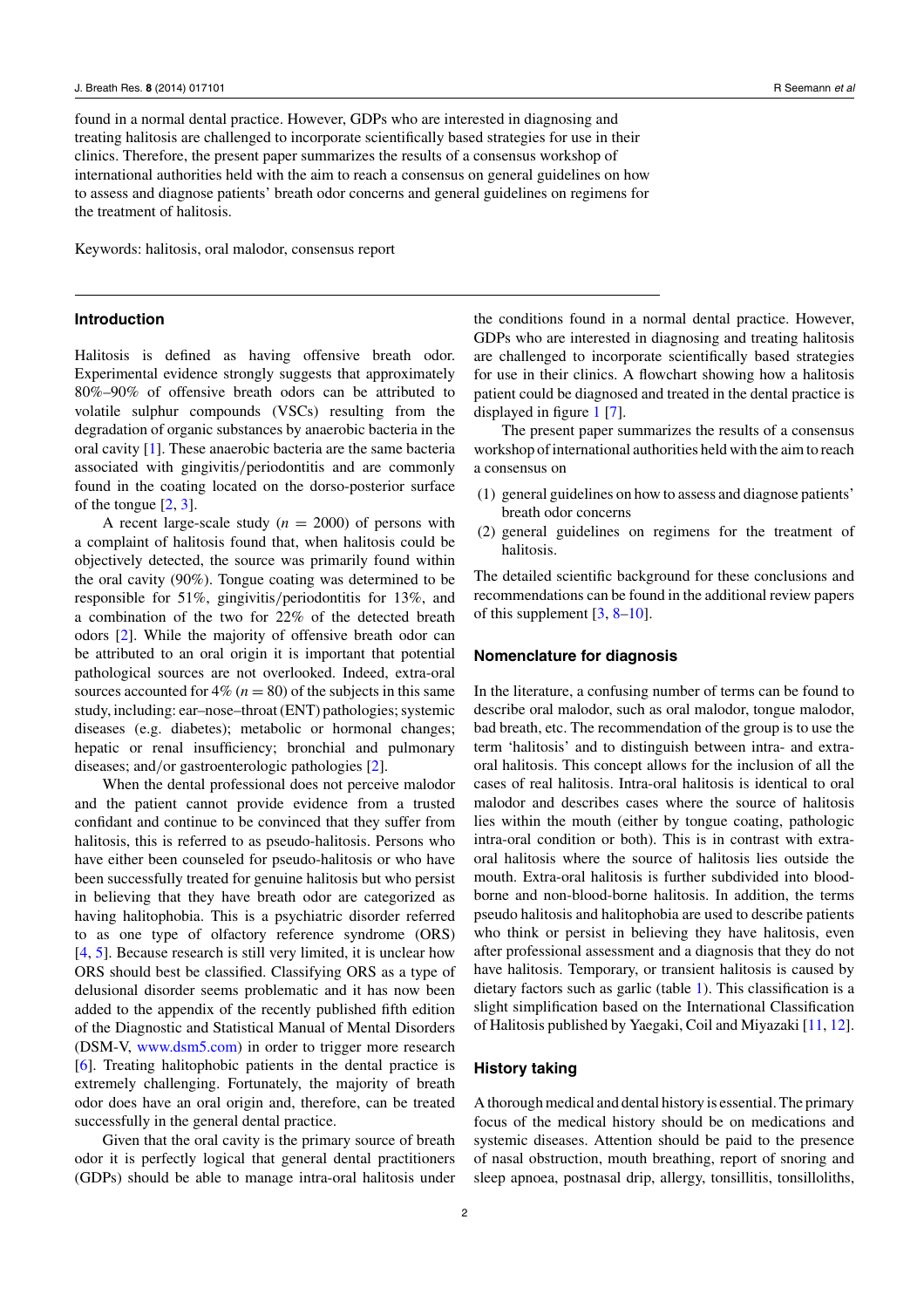<span id="page-2-0"></span>

**Figure 1.** Flowchart for the treatment of halitosis in a dental practice (adjusted from [\[7\]](#page-5-0)), ENT = ear, nose and throat.

dysphagia, previous ENT encounters, types of food typically eaten (to research odorous food intake) as well as vitamin A, B, C, D and zinc-containing food intake.

The oral history includes questions assessing the frequency of dental visits, dental products being used, the presence and maintenance of a dental prosthesis and

the frequency and the instruments used for tooth brushing, interdental cleaning and tongue brushing*/*scraping. In addition a specific halitosis-related questionnaire should be used. This questionnaire includes questions about the breath malodor, the time of occurrence during the day, when the problem first presented itself, whether others have reported the problem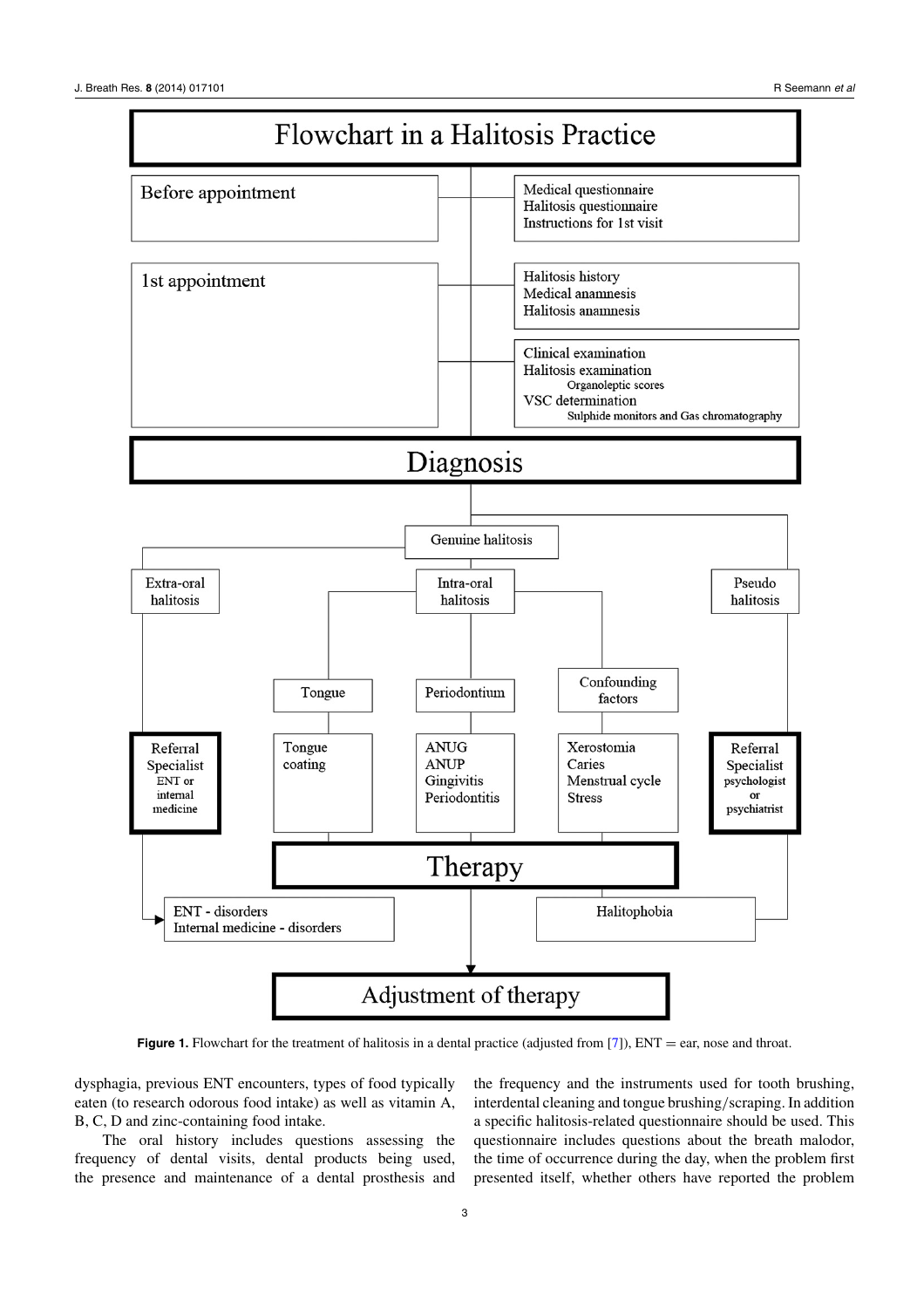<span id="page-3-0"></span>

|  |  | <b>Table 1.</b> Recommended terms for the diagnosis of halitosis under conditions found in the general dental practice (based on [12]). |  |
|--|--|-----------------------------------------------------------------------------------------------------------------------------------------|--|
|--|--|-----------------------------------------------------------------------------------------------------------------------------------------|--|

| Diagnosis            | Description                                                                                                                                                                             |
|----------------------|-----------------------------------------------------------------------------------------------------------------------------------------------------------------------------------------|
| Temporary halitosis  | Malodor is caused by dietary factors such as garlic                                                                                                                                     |
| Intra-oral halitosis | Obvious malodor, with intensity beyond socially acceptable level and/or affecting personal relationships                                                                                |
|                      | Origin is the dorso-posterior region of the tongue and/or a pathologic condition or malfunction of<br>oral tissues (e.g. periodontal disease)                                           |
|                      | The condition is influenced by co-factors influencing saliva quality and quantity (e.g. medication, smoking,<br>Sjögren disease etc).                                                   |
| Extra-oral halitosis | Malodor originates from pathologic conditions outside the mouth such as nasal, paranasal,                                                                                               |
|                      | laryngeal regions, the pulmonary or upper digestive tract (non-blood-borne extra-oral halitosis).                                                                                       |
|                      | In case of a blood-borne extra-oral halitosis the malodor is emitted via the lungs and originates from disorders<br>anywhere in the body (e.g. hepatic cirrhosis)                       |
| Pseudo-halitosis     | Obvious malodor is not perceived by others but the patient stubbornly complains of its existence.                                                                                       |
|                      | Condition is improved by counselling and simple oral hygiene measures.                                                                                                                  |
| Halitophobia         | After treatment for halitosis and pseudo-halitosis, the patient persists in believing to suffer from halitosis.<br>No physical or social evidence exists for the presence of halitosis. |

and how it was reported i.e. in a straight or indirect way (to exclude pseudo-halitosis). The patient is also asked if he is psychologically or emotionally stressed, if previous attempts to address the problem have been undertaken (by himself, doctors or dentists), and if typical cofactors of halitosis are likely to play a part, such as diet, smoking, snoring, stress, behavioral alterations due to halitosis or dry mouth symptoms.

A standardized halitosis-related questionnaire can be found at Computerized 'Anamnese' International (CAI, [www.healthquestionnaires.eu\)](http://www.healthquestionnaires.eu). Another recommendable open access example can be found at University of Basle, Switzerland [\(www.andreas-filippi.ch](http://www.andreas-filippi.chprotect $
elax hbox {ma char )*/*pdfs*/* [halitosis%20questionnaire%20english.pdf\)](http://www.andreas-filippi.chprotect $
elax hbox {ma char ).

#### **Examination**

Two primary methods recommended for the clinical detection of halitosis in the dental practice include

- (1) an organoleptic measurement, that is a subjective sensory test scored on the basis of the examiner's perception of a patient's breath odor,
- (2) an instrumental test that is an objective way to measure the VSC known to be the principal components of breath odor [\[13](#page-5-0), [14](#page-5-0)].

### Organoleptic (subjective) measurement

The organoleptic measurement is mandatory, even if an instrumental detection is performed. The international literature reveals that a panel of judges does not necessarily improve the accuracy of the organoleptic assessment (see review papers in this supplement [\[8](#page-5-0), [9](#page-5-0)]. Therefore, one judge is sufficient. However, it is highly recommended to have a second judge available in the dental practice in order to provide a second opinion (especially when dealing with pseudo halitosis patients) or in order to perform measurements when the first judge is not available or shows fatigue and is unable to perform the organoleptic judging for a short period of time.

It is important that the persons who serve as odor judges have a good sense of smell. This can easily be verified by using a simple smell identification test (Sensonics Inc., Haddon Heights, NJ, USA). It is also recommended to perform a regular self-calibration by using own morning breath samples or if available instrumental measurements in parallel [\[8](#page-5-0)].

The most simple organoleptic scale, which can be recommended to dentists with no or limited experience, is a yes*/*no decision performed at different distances from the patient's mouth  $[15]$  $[15]$  (table  $2(A)$  $2(A)$ ). For more experienced dentists, the widely used 6-point scale describing the severity of the perceived odor at a defined distance, can be recommended  $[12, 16, 17]$  $[12, 16, 17]$  $[12, 16, 17]$  $[12, 16, 17]$  $[12, 16, 17]$  $[12, 16, 17]$  (table  $2(B \text{ and } C)$  $2(B \text{ and } C)$ ).

An organoleptic test at the first appointment should always be performed on oral and nasal air. By comparing the mouth and the nose exhaled air intra-oral halitosis can be distinguished from nasal and blood-borne extra-oral halitosis [\[16](#page-5-0)].

#### Instrumental (objective) measurement

An instrumental detection method for VSCs is not mandatory but can be recommended as a second opinion, as aid for the calibration of odor judges, and for building trust with the patient, especially for patients with pseudo halitosis and halitophobia. Based on the currently available data in the literature [\[9](#page-5-0)] two devices for the detection of VSCs can be recommended for the use in the dental practice: the Halimeter and the OralChroma. Both show acceptable correlations with calibrated odor judges and appear to be easy to use under the conditions found in a regular dental practice [\[9,](#page-5-0) [18](#page-5-0)]. However, it should be noted that the Halimeter is unsuitable for measuring patients with extra-oral blood-borne halitosis from dimethyl sulfide origin [\[19\]](#page-5-0) (table [3\)](#page-4-0).

For other potentially useful instruments and devices such as chairside color-tests kits [\[20,](#page-5-0) [21](#page-5-0)] the current lack of scientific data limits a clear recommendation.

For both the organoleptic and the instrumental detection of halitosis a sampling method (negative pressure syringe method, sample bags) is recommended. A detailed description can be found elsewhere [\[9\]](#page-5-0). Compared to an organoleptic assessment during which the examiner directly sniffs the exhaled air of the patient, a sampling technique has the following advantages: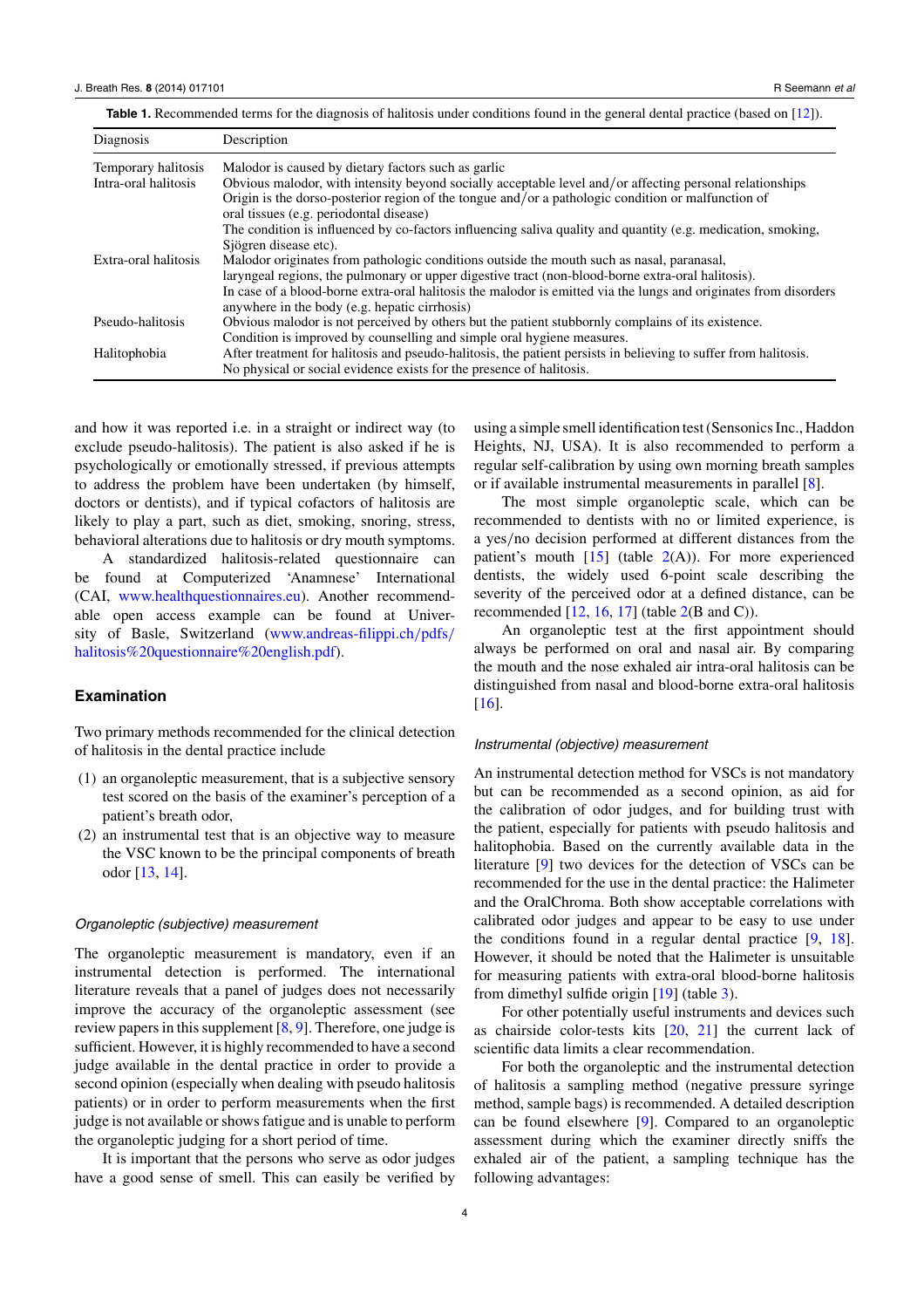<span id="page-4-0"></span>

|                      | (A) Distance malodor scale (adapted from $[15]$ )                                                                |  |  |  |
|----------------------|------------------------------------------------------------------------------------------------------------------|--|--|--|
| Grade 0              | No malodor detected                                                                                              |  |  |  |
| Grade 1              | Malodor is clearly detected if the observer approached to a distance of about 10 cm to the mouth of the patient  |  |  |  |
| Grade 2              | Malodor is clearly detected if the observer approached to a distance of about 30 cm to the mouth of the patient  |  |  |  |
| Grade 3              | Malodor is clearly detected if the observer approached to a distance of about 100 cm to the mouth of the patient |  |  |  |
|                      | (B) Fixed distance odor intensity scale (adapted from $[16]$ )                                                   |  |  |  |
| Grade 0              | No appreciable odor                                                                                              |  |  |  |
| Grade 1              | Barely noticeable odor (detection threshold of odor)                                                             |  |  |  |
| Grade 2              | Slight, but clearly noticeable malodor (recognition threshold of malodor)                                        |  |  |  |
| Grade 3              | Moderate malodor                                                                                                 |  |  |  |
| Grade 4              | Strong malodor                                                                                                   |  |  |  |
| Grade 5              | Extremely strong malodor                                                                                         |  |  |  |
|                      | (C) Fixed distance odor intensity scale $[15, 17]$                                                               |  |  |  |
| 0: Absence of odor   | Odor cannot be detected                                                                                          |  |  |  |
| 1: Questionable odor | Odor is detectable, although the examiner could not recognize it as malodor                                      |  |  |  |
| 2: Slight malodor    | Odor is deemed to exceed the threshold of malodor recognition                                                    |  |  |  |
| 3: Moderate malodor  | Malodor is definitely detected                                                                                   |  |  |  |
| 4: Strong malodor    | Strong malodor is detected, but can be tolerated by examiner                                                     |  |  |  |
| 5: Severe malodor    | Overwhelming malodor is detected and cannot be tolerated by examiner (examiner instinctively averts the nose)    |  |  |  |
|                      |                                                                                                                  |  |  |  |

**Table 2.** Examples for recommended organoleptic scales for the general dental practitioner.

**Table 3.** Pros and cons for clinically recommendable devices to measure volatile sulphur compounds.

| Halimeter                                                                                                                             | OralChroma                                                                                                                                                                  |
|---------------------------------------------------------------------------------------------------------------------------------------|-----------------------------------------------------------------------------------------------------------------------------------------------------------------------------|
| • Simple and fast<br>• Can just measure intra-oral halitosis<br>• Maintenance (regular costly sensor calibration at the manufacturer) | • Can give indication on extra-oral blood-borne halitosis<br>• Technical sensitive<br>• Single measurement takes 8 min<br>• Maintenance (regular costly sensor calibration) |

- higher degree of privacy for the patient
- receipt of a more concentrated sample
- cross-infection control.

Based on the opinions of the workshop participants, the initial organoleptic assessment should be performed in the morning and the patient should be instructed to refrain from the following prior to the appointment in order to get the most reliable measurement results:

- no fragrances or other masking products
- no smoking
- no antibiotic treatment at least three weeks (better six to eight weeks) before the examination
- 'nothing in the mouth' except water on the morning of the examination (no drinking or eating in the morning prior to the oral examination)
- no tongue cleaning for 24 h before the first breath assessment.

# **Treatment of halitosis**

The treatment recommendations for halitosis are based on earlier publications by Miyazaki, Yaegaki and Coil [\[11,](#page-5-0) [12\]](#page-5-0) and have been amended according to the simplifications of the international classification of halitosis suggested in this paper.

Recommended treatment needs (TN 1–5) have been defined (table [4\)](#page-5-0).

## **Additional comments to TN1**

A regularly performed mechanical tongue cleaning can be regarded as basic therapeutic and preventive measure for all types of halitosis. However, concerns have been raised based on an experiment in rodents showing that the experimental induction of tongue cancer using carcinogenic dimethylbenzanthracene (DMBA) was increased by mechanically injuring the tongue using a root canal instrument or even a regular toothbrush [\[22](#page-5-0), [23](#page-5-0)]. A massive mechanical stimulation of the tongue with a power toothbrush could induce plasma membrane disruption of tongue cells and the release of c-Fos, a protein with oncogenic activity [\[24\]](#page-5-0). The mechanical stimulation of the tongue with a regular toothbrush can cause micro-bleeding, detectable by hemoglobin in saliva [\[23](#page-5-0)].

Therefore, tongue cleaning should be carried out gently with low force and should be instructed thoroughly in order to avoid unnecessary tissue trauma. Just the tongue dorsum with focus on the posterior part should be cleaned, not the lateral borders. In the absence of coating, tongue cleaning should not be advocated. Members of this consensus group are not aware of any experimental evidence currently reported in the literature that substantiates the benefits of providing a professional tongue cleaning using any kind of electrical device.

If tongue cleaning alone is not sufficient, standard antiseptics with proven efficacy such as chlorhexidine, cetylpyridinium chloride and zinc formulation should be used according to the manufacturers instructions applied as tongue